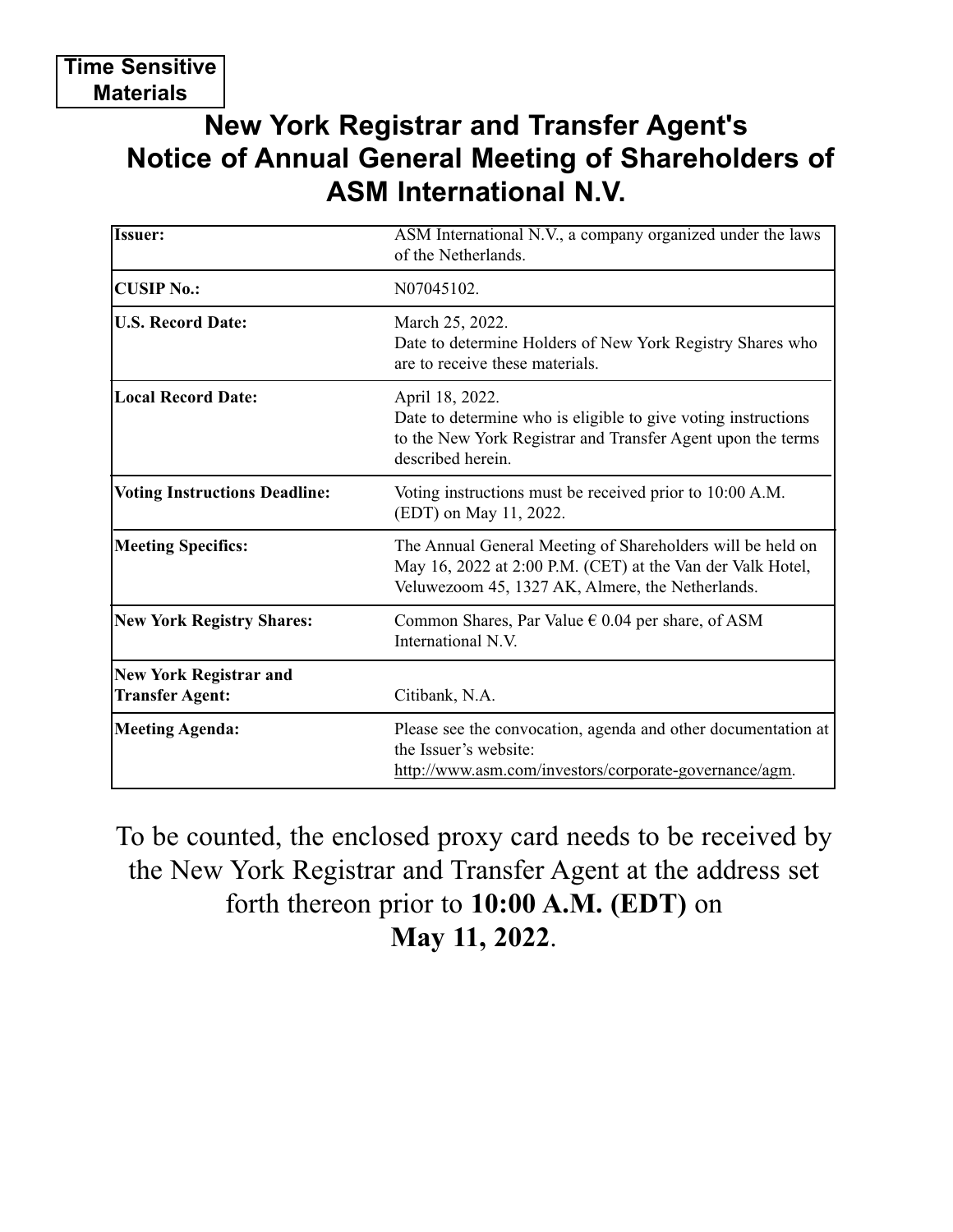The Issuer has announced that the Annual General Meeting of Shareholders (the "Meeting") will be held at the date, time, and location identified above. **Please refer to the Issuer's website, http://www.asm.com/investors/corporate-governance/agm for the Meeting documents, including the Convocation, Agenda and Explanatory Notes to the Agenda. In addition, the Annual Report 2021 may be found at http://www.asm.com/investors/corporate-reports.**

Holders and Beneficial Owners of record of New York Registry Shares as of the close of business in New York on April 18, 2022 (the "Local Record Date") are entitled to vote at the Meeting either in person or by means of proxy, subject to the applicable provisions of the laws of the Netherlands, the Articles of Association of the Issuer and the provisions of the New York Registry Shares.

Holders of New York Registry Shares wishing to attend the Meeting in person must complete the enclosed Attendance Card and return it to the New York Registrar and Transfer Agent prior to 10:00 A.M. (EDT) on May 11, 2022 to arrange for the issuance and delivery by the Issuer of the necessary admission documentation for the Meeting.

Holders of New York Registry Shares wishing to vote by means of proxy must sign, date, complete, and return the enclosed proxy card in the enclosed pre-addressed envelope. The Issuer has requested the New York Registrar and Transfer Agent, and the New York Registrar and Transfer Agent has agreed, to collect the proxy cards timely returned by holders of New York Registry Shares and to forward such proxy cards to the Issuer prior to the Meeting.

The information contained herein with respect to the Meeting has been provided by the Issuer. Citibank, N.A. is forwarding this information to you at the request of the Issuer and disclaims any responsibility with respect to the accuracy or completeness of such information. Citibank, N.A. does not, and should not be deemed to, express any opinion with respect to the proposals to be considered at the Meeting.

> Citibank, N.A., solely as New York Registrar and Transfer Agent